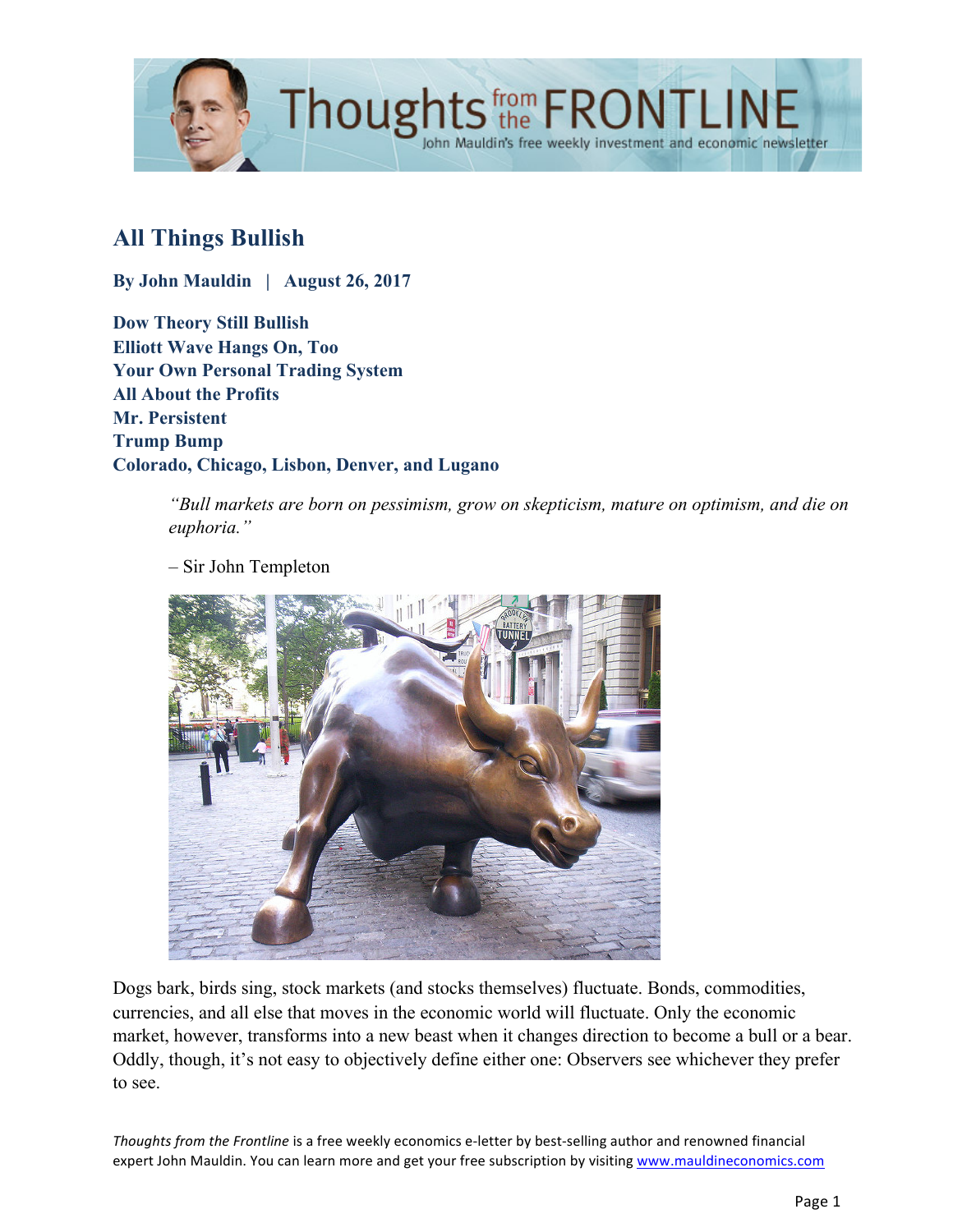Academic research has consistently pointed out that perma-bulls and perma-bears make far less profit than those who are cautiously optimistic. It's key to remember that a wide world of economic opportunities lurks out there – you're not forced to choose just your home-country stocks. Indeed, a home-country bias can be problematic.

Today we'll look at reasons to be bullish on the equity markets, but I'll also teach you a thing or two about trading. In my managed Mauldin Smart Core Portfolio, we are still basically long equities, but we have more and more exposure outside the US. And while for regulatory reasons I can't discuss the details of my system in this letter, I can give you some simple guidelines that will at least help you to be in the market when you should be and to get out before disaster strikes.

As we noted last week in ["All Things Bearish,"](http://www.mauldineconomics.com/frontlinethoughts/all-things-bearish) bearishly oriented investors see many reasons to be cautious now and little grounds for optimism. Others are stalwartly bullish. Naturally, I have friends on both sides of this debate, people with deep knowledge and experience. Problem is, they can't all be right. The stock market will move up or down (or possibly sideways), and some of us will be wrong.

Now, let's see what the bulls have to say.

### **Dow Theory Still Bullish**

Longtime readers know how much I admired the late Richard Russell, editor of *Dow Theory Letters*. Richard stuck to his methodology despite his own misgivings. By its nature, Russell's version of the Dow Theory gives very long-term buy and sell signals. Richard left us in 2015, but other analysts follow strategies similar to his. According to newsletter tracker Mark Hulbert, these analysts are now uniformly bullish. Benchmarks confirmed the bull market by reaching new highs this summer.

One question remains. Dow Theory looks at the relationship between the Dow industrials and transports averages, and the transports have pulled back since mid-July. That shift might mark the beginning of a bigger downturn, or it might not. [Here's how Hulbert explains it:](http://www.marketwatch.com/story/the-dow-theory-is-telling-us-to-chill-about-the-health-of-the-bull-market-2017-08-22)

Ominous though this sounds, however, Moroney and the other Dow Theorists I track are still bullish. That's because the stock market must jump over three successive hurdles to generate a bear-market signal, and it hasn't even cleared the first.

Those three steps are:

1. Both the Dow Jones Industrial Average and the Dow Jones Transportation Average must undergo a "significant" decline after hitting new highs – "significant" both in terms of time and magnitude.

2. In their subsequent "significant" rally following the decline referred to in step No. 1, either one or both of these Dow averages must [fail] to surpass their highs.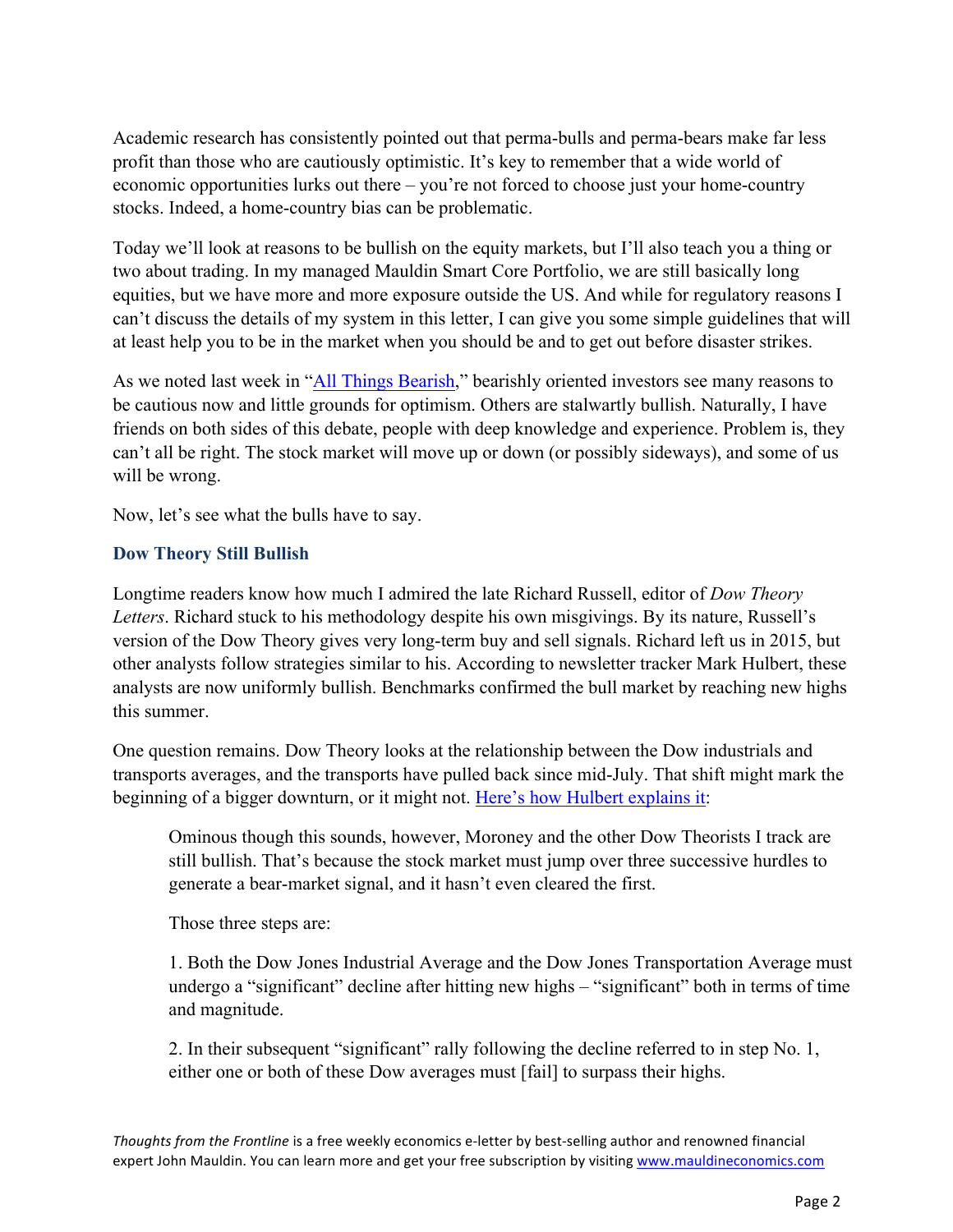3. Both averages must then fall below their lows registered at the bottom of the decline referred to in step No. 1.

Notice that I put "significant" in quotes. That's because there isn't universal agreement on what magnitude of market moves is necessary to satisfy. Some Dow Theorists argue that, per Hamilton's original indications, a move under the first step isn't "significant" unless it lasts at least three weeks and corrects at least one-third of its previous move. On this interpretation, the market hasn't come close to that first step.

Depending how you look at it, then, the Dow Theory signal is either in full-on bull market mode or might be taking a small step back. In either case, it is nowhere near bearish, and Dow Theory followers see no reason to sell. If anything, by their lights they should be buying more.

## **Elliott Wave Hangs On, Too**

The Elliott Wave Principle, all the rage in the 1980s, is less influential now but is still watched by the technical analysis team at Goldman Sachs. The Elliott Wave comprises sequential upward and downward market moves – "waves" – that form repeating cycles. A full cycle has eight waves. Waves 1–5 are bullish, with only minor pullbacks between. Waves 6–8 are corrective, or bearish, and you do not want to be long when they happen.

The market is presently in wave 4, according to Goldman market technician Sheba Jafari. That means the next downturn will be limited and followed by another bullish wave. Then we would see a bigger correction.

Jafari explains this analysis with the following chart, [published in Business Insider](http://www.businessinsider.com/stock-market-technical-analysis-correction-goldman-2017-8) last week.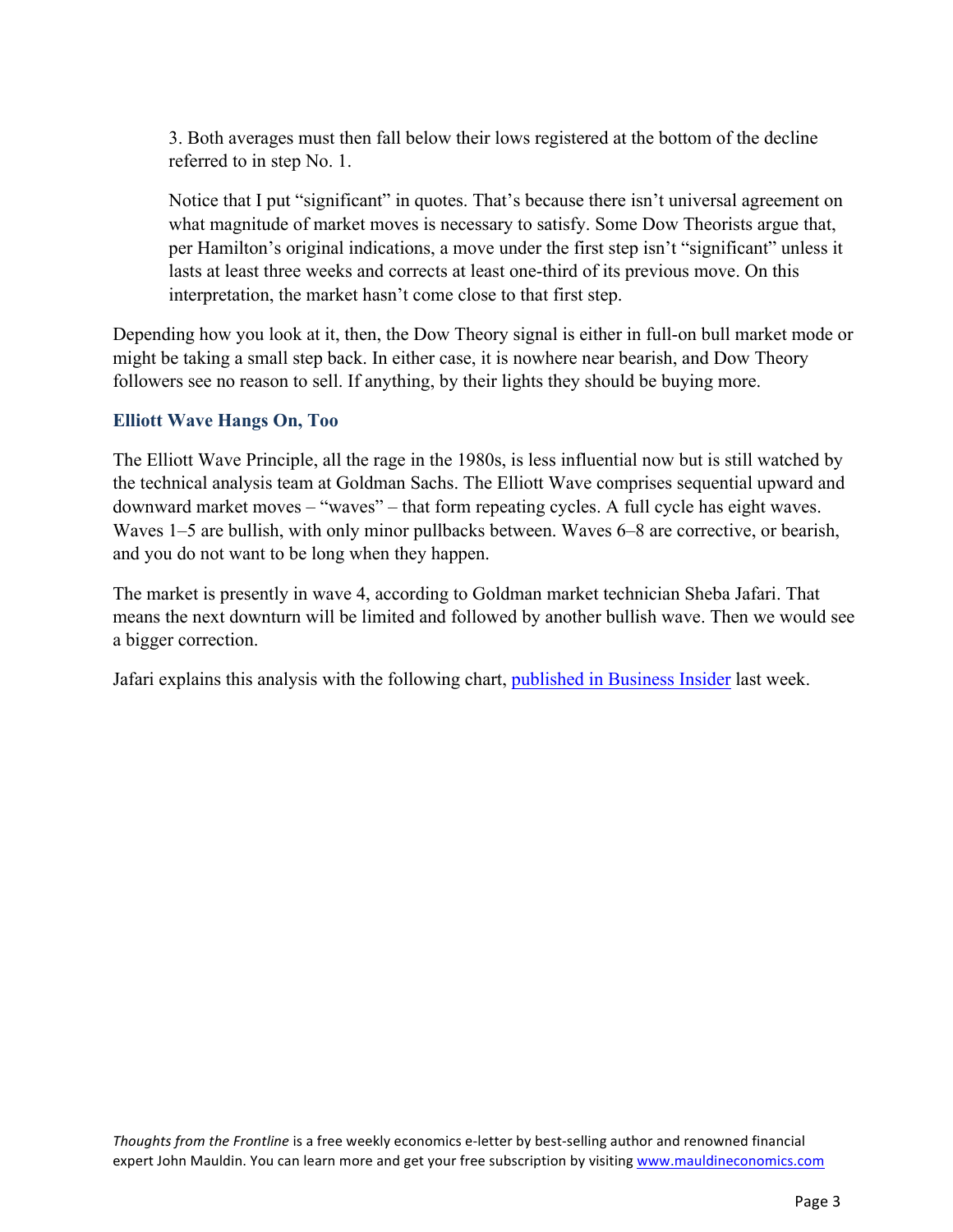

Like Dow Theory, Elliott Wave is very long-term. The correction between waves 4 and 5 could last a year or more. The bullish wave 5 could last another year after that. By this view we are still a couple of years away from a major bear market, with profits still to be made on the long side.

Am I convinced? No. But serious people are, and you should know what they're thinking.

### **Your Own Personal Trading System**

Both of the above systems are rather complex. Technical analysts develop their own highly nuanced systems, but these systems require years of dedication to use and understand. My own management system uses four separate traders who have radically different trading styles. Frankly, 95% of my readers couldn't understand what they're saying. I have been studying technical trading systems and methodologies for almost 30 years, and I struggle to keep up with these guys.

However, one simple rule of thumb can enable you to benefit from a bull market and avoid the worst of a bear market: When your stock or index goes above the simple 200-day moving average, you are in the market; when it falls below that average, you are out. I will explain some of the complications and caveats momentarily.

One of the greatest traders of all time, Paul Tudor Jones, runs about \$13 billion. When he talks to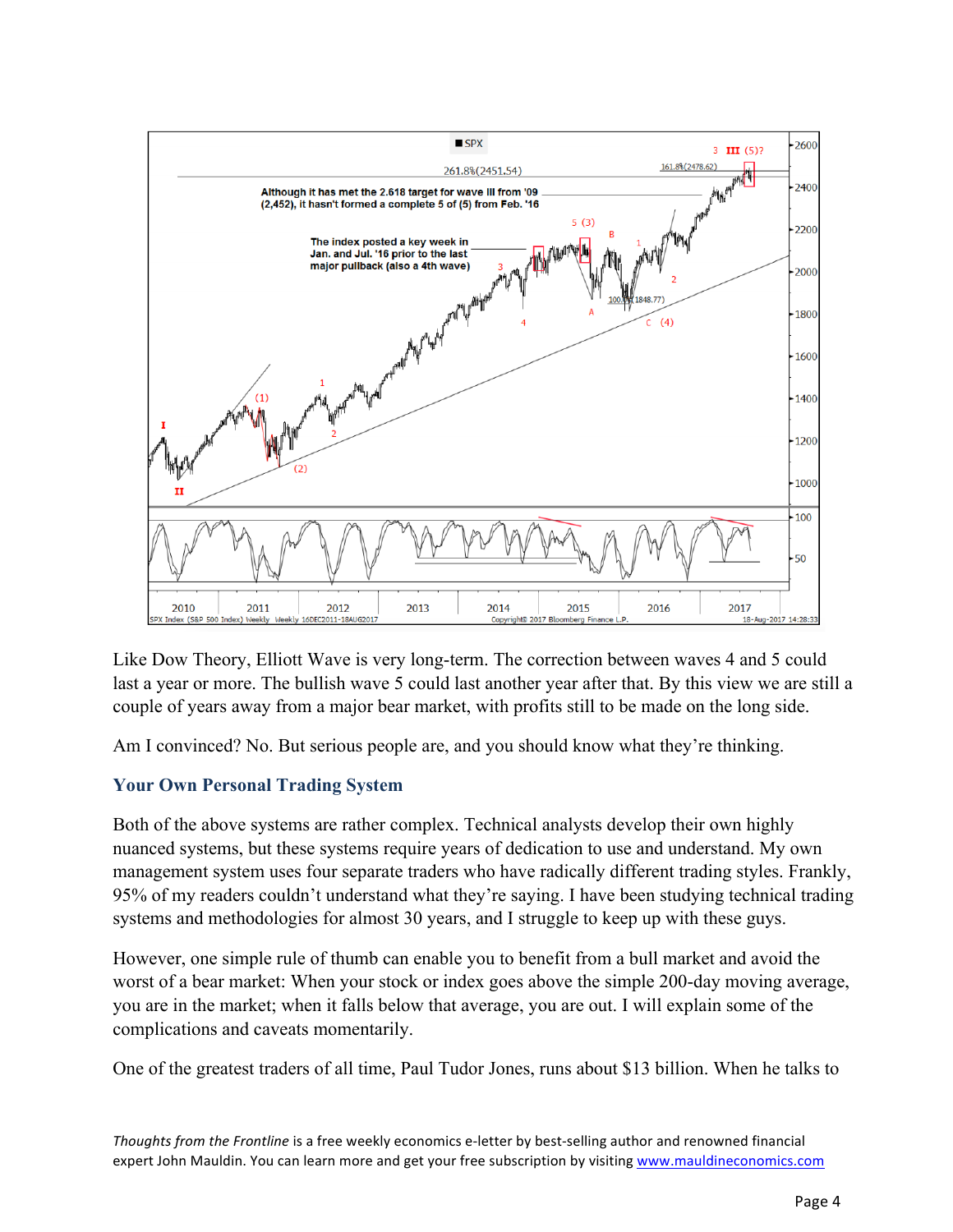groups, he advises people to use something like a 200-day moving average.

If you're really interested in some of Jones's wisdom, do a Google search on his speeches and papers and read them. Get some copies of the old *Market Wizards* books. But remember that most of us make our money from our day jobs, not investing. The first point of investing is to not lose the money you manage to save from your day job. Then second is to make that money grow. You have to recognize your opportunities and take them when they show up.

And remember Warren Buffett's two rules of investing:

*Rule No. 1: Never lose money. Rule No. 2: Never forget rule No. 1.*

I had my friend Steve Blumenthal send me the following four charts of the Dow, the S&P 500, the NASDAQ, and the Russell 2000. The first three are all above their 200-day moving average, and the Russell just dipped below its 200-day average. I post the charts so you can see the ebb and flow over time.

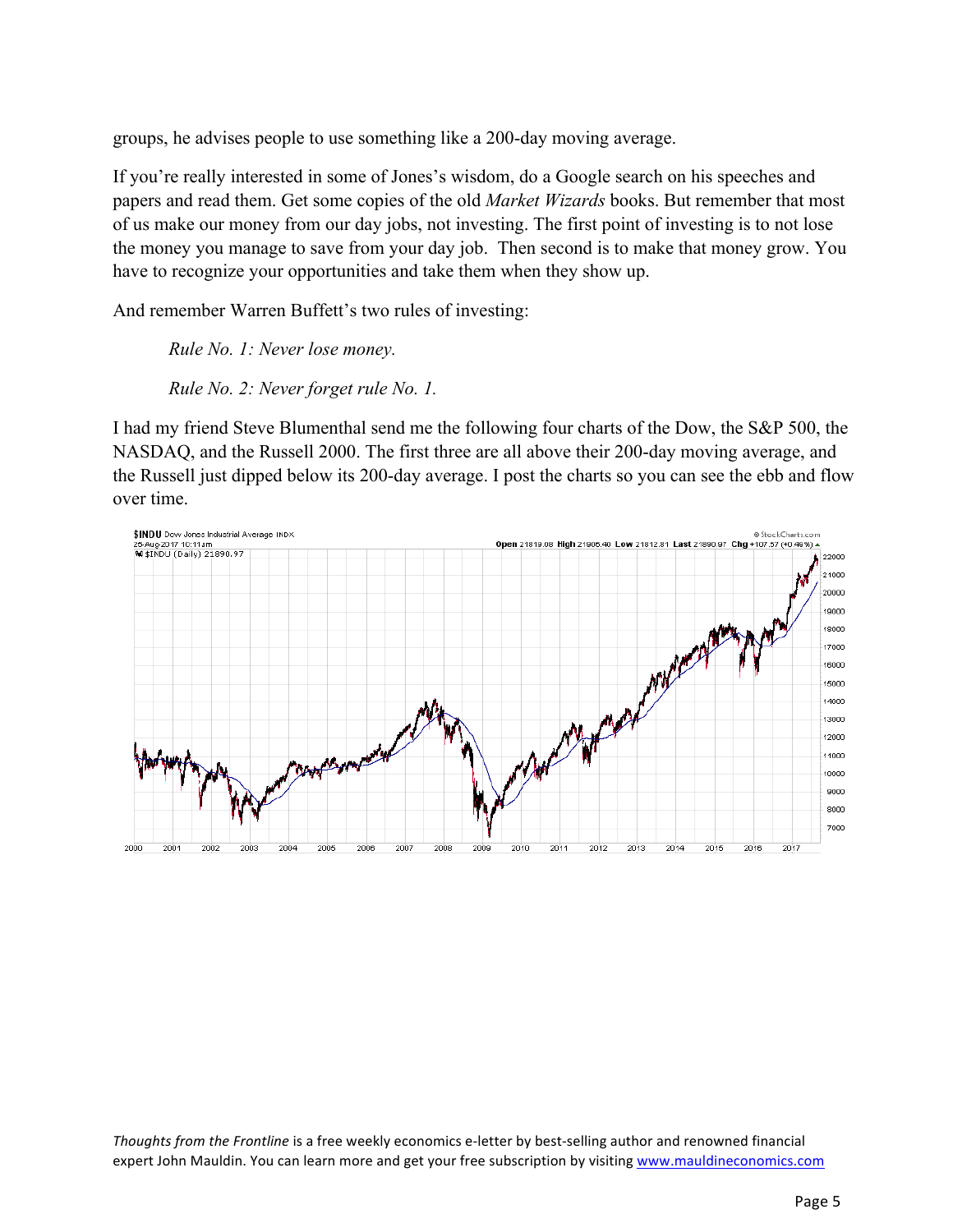





*Thoughts from the Frontline* is a free weekly economics e-letter by best-selling author and renowned financial expert John Mauldin. You can learn more and get your free subscription by visiting www.mauldineconomics.com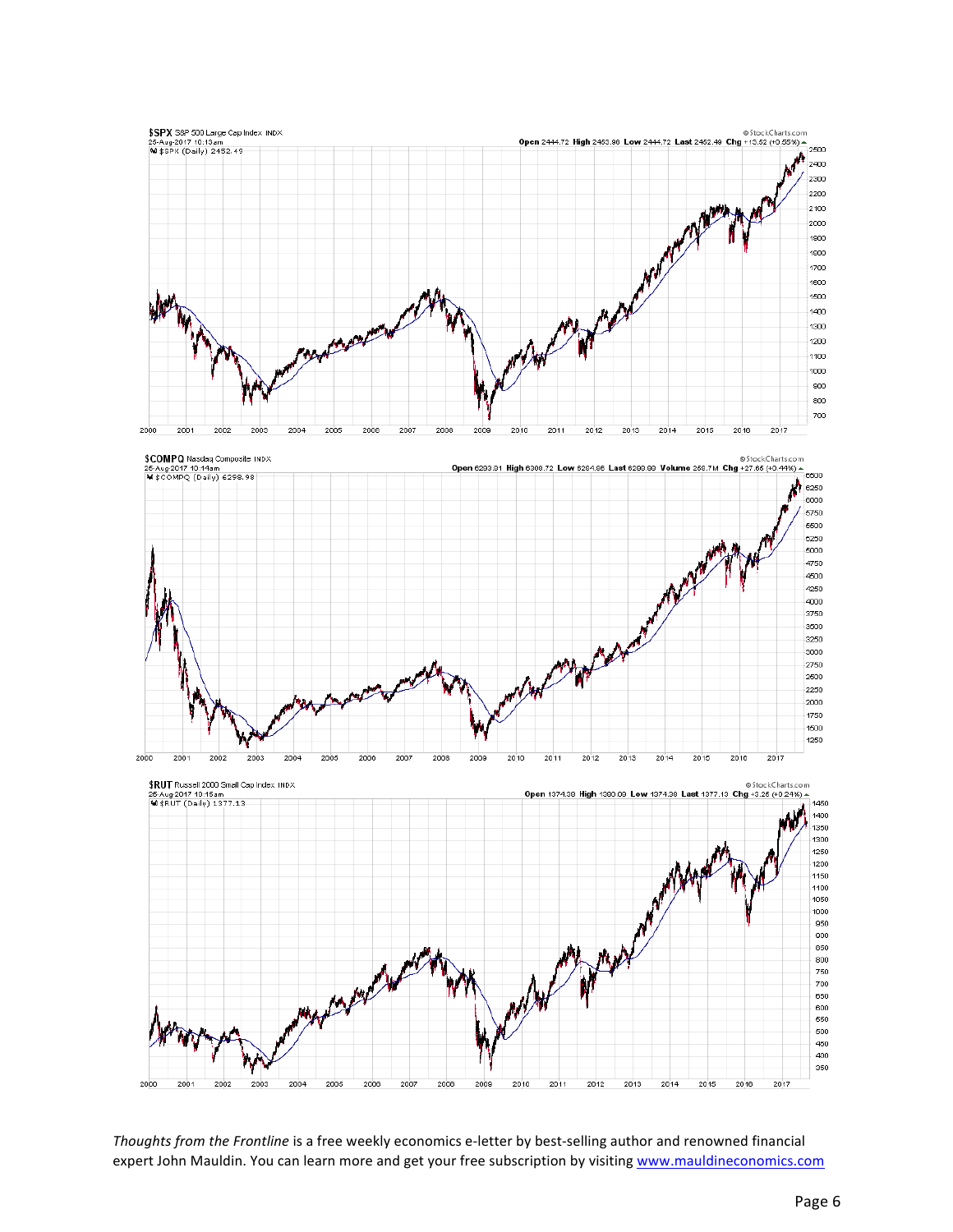Relying on the 200-day moving average is not the best system, and some traders will note that point approaching and play games to take away some of your potential earnings. But if you don't have a system, you'll miss out, and the 200-day moving average works better than no system at all. It's annoying when you get whipsawed, but that's the price of not having to take a 25 or 30% drawdown. By whipsawed, I mean that the signal moves in and out several times quickly, and you're constantly trading. Some "sophisticated" traders operate under restrictive parameters to dampen that action: They might wait for three days and then trade only on Friday or on a full moon in the effort to avoid getting whipsawed.

There are better rules and moving averages to use; but that's what my clients pay me for, and I'm giving you this for free. Further tip: Different indexes and stocks and other markets have different relevant moving averages.

I should note that there are a lot of resources on the internet. For example, every Wednesday, Steve Blumenthal gathers updates from some of the best technical systems and generously posts the data for the past week in his letter *[Trade Signals](https://www.cmgwealth.com/ri/trade-signals-augustseptember-seasonal-challenges-yet-trend-signals-bullish/)*. You can get a few of Ned Davis's gonzo reports there, along with others.

You really have no excuse for living through a 40% drawdown. Or missing another 20% run-up because you're nervous. Either position is simply intellectually and operationally lazy. Caveat: There is no perfect system. If you're going to trade the markets, you are going to have losing periods. If it were easy, everybody could do it. But at least you can do the simple stuff to minimize the losses and maximize the gains. I know successful commodity traders who are right only 40% of the time. But they cut their losses quickly, and when they catch a big run it really makes a difference.

In my own money management system, I try to get what the market gives me but with dramatically less volatility. On average, you aren't going to make more than the market gives you. There are no free lunches.

But when I tell you to have a system that allows you to hedge your investments, at least do that at a minimum. Do not simply be passively long and forget about it. You will not like the correction that accompanies the next recession – whenever it comes.

# **All About the Profits**

Let's look at the fundamentals. When you buy a stock, you are really buying its future earnings: Each share's price is the discounted present value of its expected future earnings. Prices change when expectations change, which happens for many different reasons.

The present bull market is still with us in large part because earnings are pretty good. With most of the second-quarter reports now in, FactSet reported in its [August 11 letter](https://insight.factset.com/hubfs/Resources Section/Research Desk/Earnings Insight/EarningsInsight_081117.pdf) a 10.2% blended S&P 500 earnings growth since the same period in 2016. Earnings grew in every sector except Consumer Discretionary.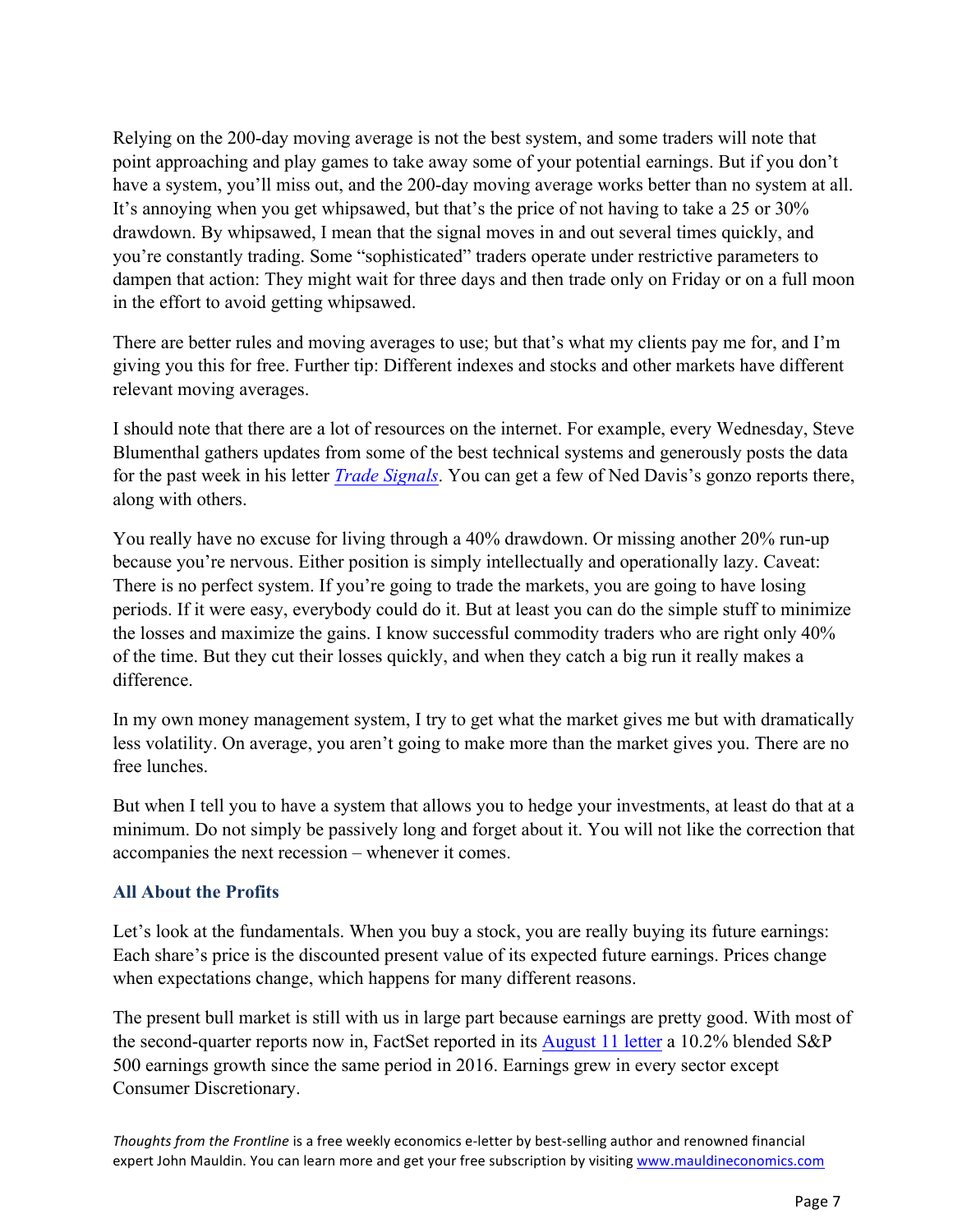

More impressive is that companies also expanded their net profit margins.

The bars above show net profit margins by sector for the second quarters of 2017 and 2016. The only sector to see compressed margins was Consumer Discretionary, and only by 0.2 percentage points.

Forget for a moment that these are public companies. Imagine it's your own business. Not only are you nicely profitable, you are even more profitable on each dollar of revenue (which also grew) than you were a year ago. And that's *after* you paid yourself a handsome salary and bonus.

Are you happy? Of course you are. Would you be eager to sell your business to someone else? Maybe, but you would ask a premium price for it. That's essentially the calculation stockholders are making right now. Business is good and getting better. No reason to sell at anything less than full price, generously defined.

Reluctant sellers mean higher prices. That's the foundation of this bull market. The market will likely fall if the foundation erodes, but that hasn't happened yet.

### **Mr. Persistent**

In writing this letter, I reached out to my contacts looking for an uber-bull – someone utterly convinced that the market is on solid ground, with good evidence for their view.

Fortunately, a good friend who must remain nameless shared with me an August 4 slide deck from Krishna Memani, Chief Investment Officer of Oppenheimer Funds. He thinks the present bull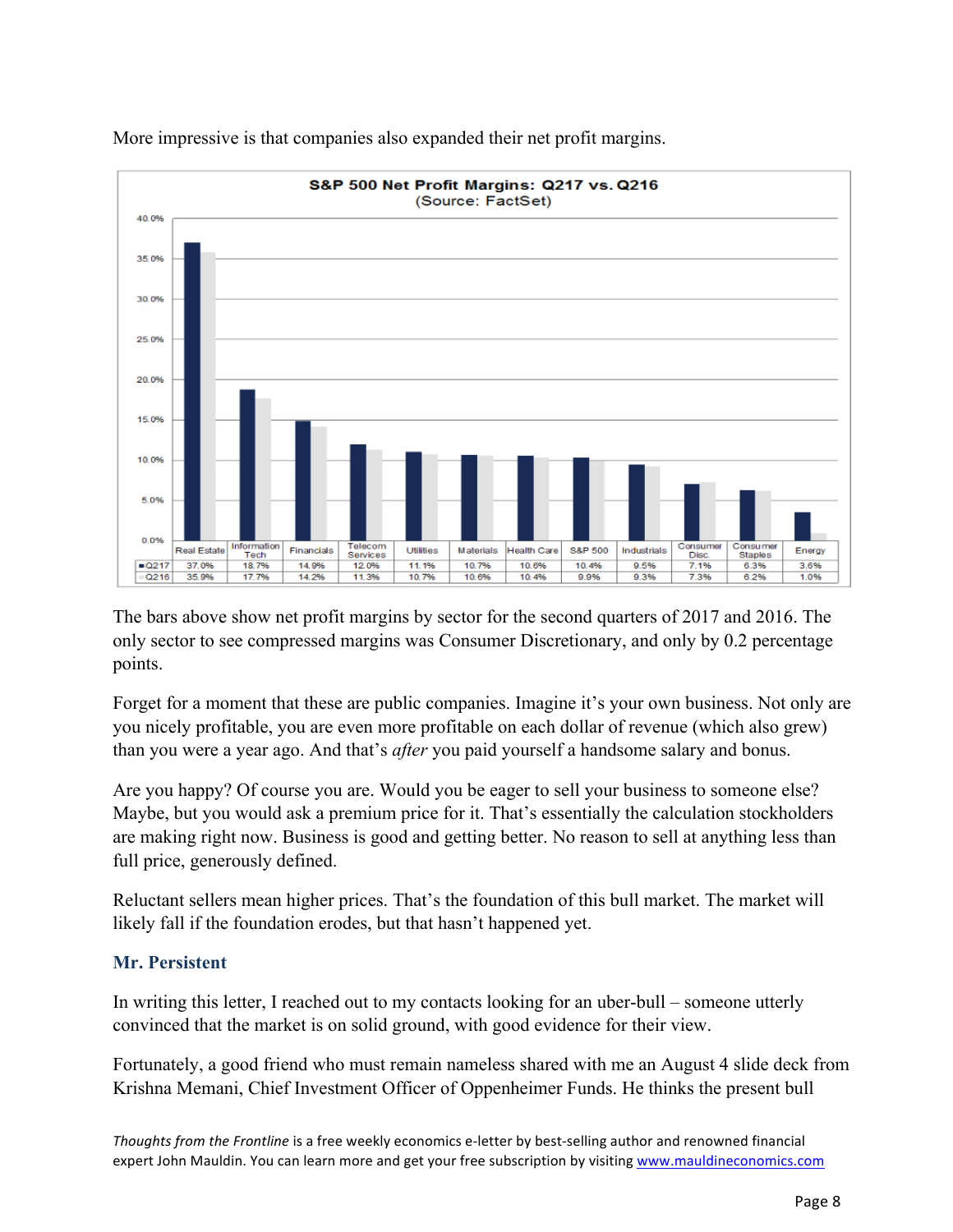market will continue for another year and opens his argument with this colorful graphic. (I could not find an actual link to the website, but if Krishna will send it to me I will post it next week.)



Each circle represents a bull market that occurred since 1928. The vertical axis shows percentage gains, and the horizontal axis duration. The current bull is the second-longest and has the thirdhighest gain. It will be the longest stock bull market of the modern era if it can last another two years or so.

Here's Memani:

For some investors, the sheer age of this cycle is enough to cause consternation. Yet there is nothing magical about the passage of time. As we have said time and again, bull markets do not die of old age. Like people, bull markets ultimately die when the system can no longer fight off maladies. In order for the cycle to end there needs to be a catalyst – either a major policy mistake or a significant economic disruption in one of the world's major economies. In our view, neither appears to be in the offing.

He goes on to list 15 specific events he thinks would be necessary to make him abandon his bullish position. (Comments in parentheses and italics are mine.)

1. Global growth would have had to decelerate. It is not.

*(European growth is actually picking up. Germany blinked on financing Italian bank debt, and the markets now have more confidence that Draghi can do whatever it takes.)*

2. Wages and inflation would have had to rise. They are not.

3. The Fed would have planned to tighten monetary policy significantly. It is not.

*(They should have been raising rates four years ago. It is too late in the cycle now. They*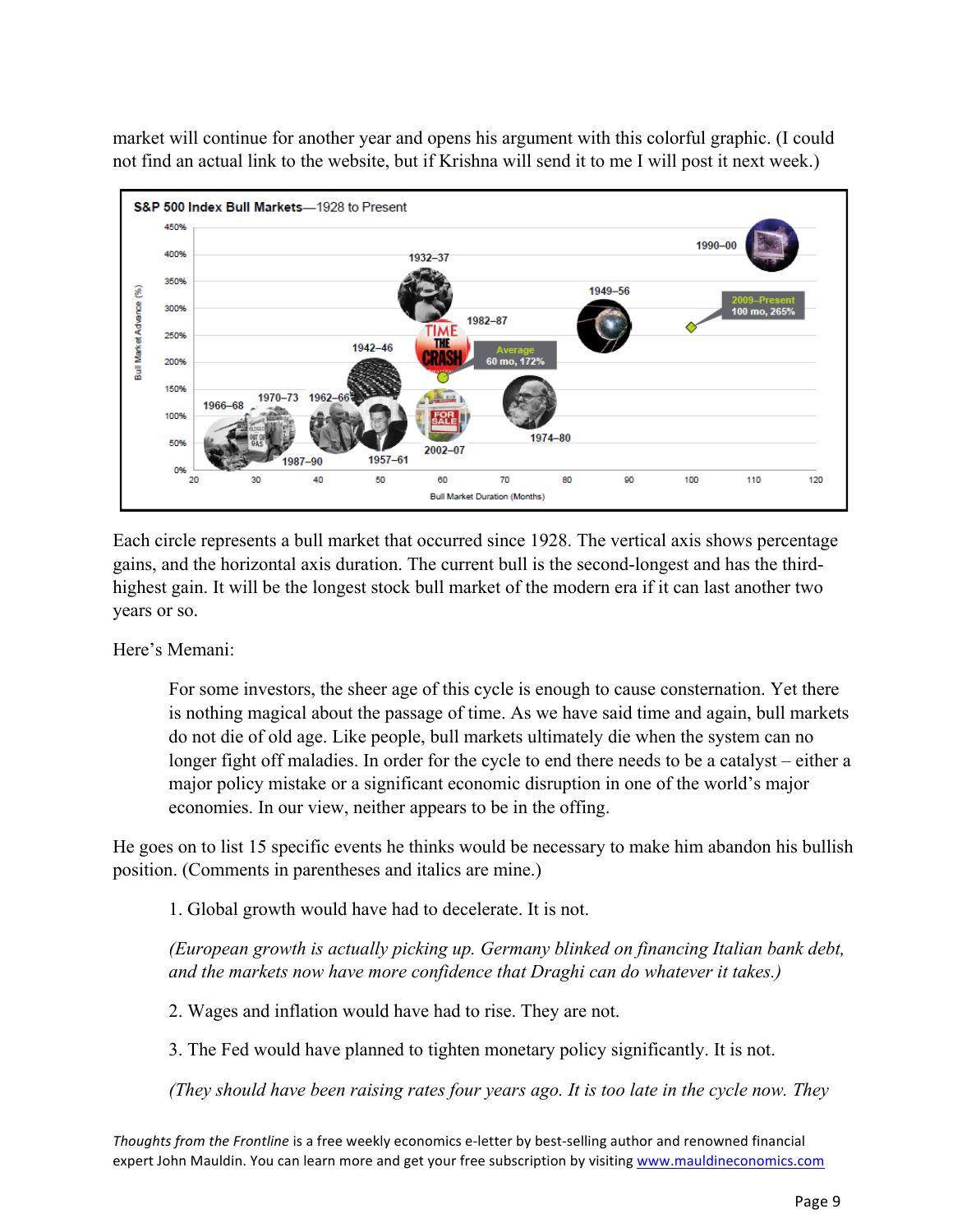*may raise rates once more, but the paltry amount of "quantitative tightening" they are likely to do is not going to amount to much. In fact, if for some reason they decided to go further with rate hikes and enter a real quantitative tightening cycle, their monetary policy error would probably trigger a recession and a deep bear market. I think they realize that – or at least I hope they do.)*

4. The ECB would have to tighten policy substantially. It will likely not.

*(Draghi will go through the motions, though he knows he is limited in what he can actually do – unless for some unexpected reason Europe takes off to the upside. And while Eastern Europe is actually doing that, "Old Europe" is not.)*

5. Credit growth would have had to be surging. It is not.

*(Credit growth is generally picking up but not surging. And most of the credit growth is in government debt.)*

6. Corporate animal spirits would have been taking off. They are not.

*(That is basically true for most public corporations. There are a number of private companies and smaller businesses that are pretty optimistic. See my story below.)*

7. Equities would have had to be expensive relative to bonds. They are not.

8. FAANG stocks would have had to be at extreme valuations. They are not.

*(I don't think I buy this one.)*

9. Investors would have had to be euphoric about equities. They are not.

10. The current cyclical rally within the secular bull would have had to be old and stretched. It is not.

*(Not buying this one either.)*

11. High-yield spreads would have had to be widening. They are not.

*(I pay attention to high-yield spreads, a classic warning sign of a turn in market behavior. Are they at dangerous levels? Damn, Skippy, I cannot believe some of the bonds that are being sold out in the marketplace. Not that I can't believe the sellers are willing to take the money – you'd have to be an idiot not to take free money with no strings attached. I just don't understand why major institutions are buying this nonsense.)*

12. The classic signs of excess would have had to be evident. They are not.

*(Kind of, sort of, but we are really beginning to stretch the point.)*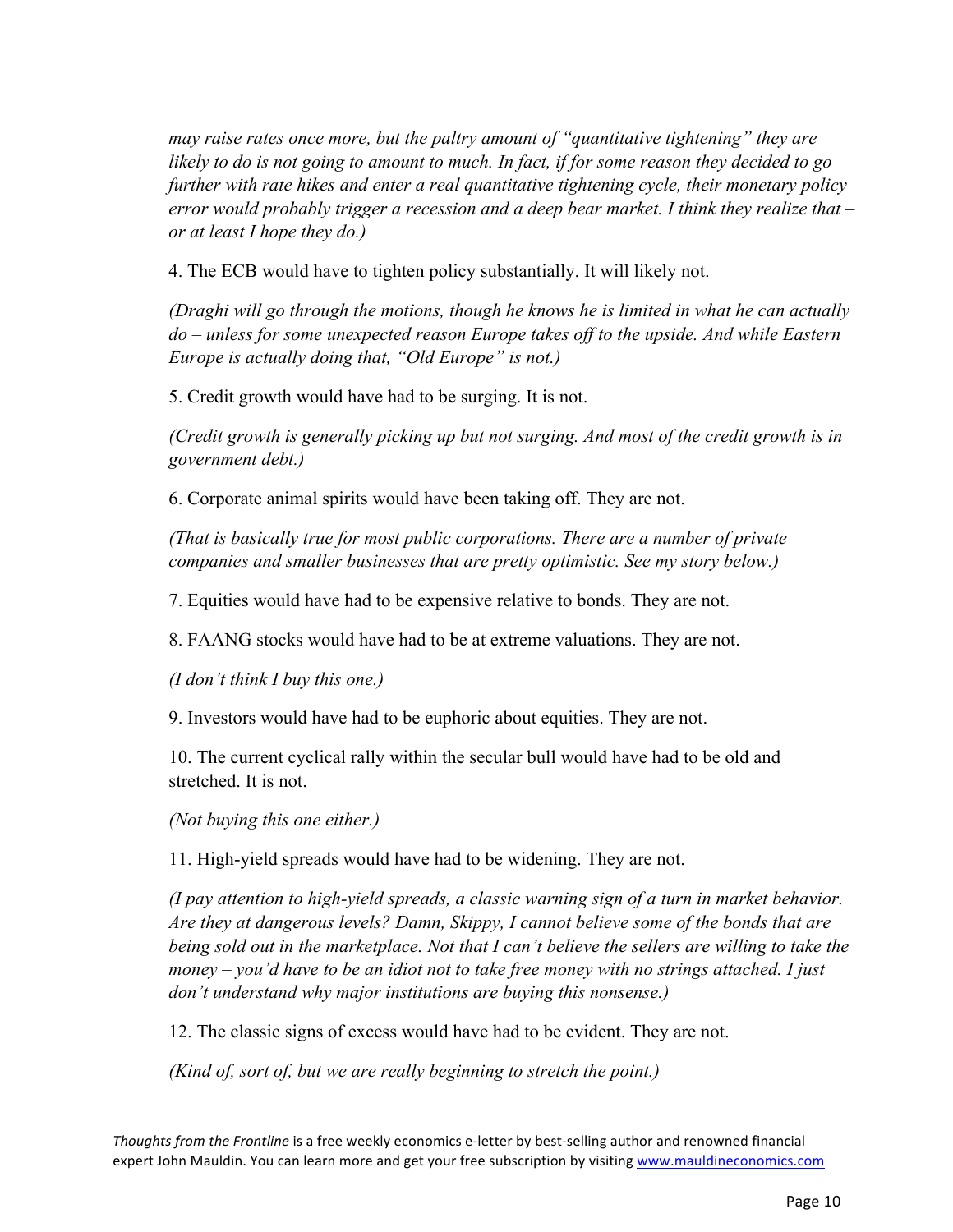13. China's credit binge would have had to threaten the global financial system. It does not.

*(Xi has somehow managed to push off the credit crisis, at least for the rest of this year, until after the five-year Congress. Rather amazing.)*

14. Global trade would have had to be weakening. It is not.

15, The US dollar would have had to be strengthening. It is not.

That's quite a list. Seeing it with the charts and Memani's comments makes it even more compelling. To pick just one for closer scrutiny, let's consider #7. Are equities expensive relative to bonds?

That's a good question because it really matters to big, long-term investors like pension funds. Pension fund managers need to meet certain return targets, and they want to put the odds on their side. Treasury bonds offer certainty – presuming the US government doesn't default. (Ask me about that again in October.) Stocks may offer higher returns but more variation.

Memani explains this relationship by looking at earnings yield. That's the inverse of the P/E ratio. Essentially, it's the percentage of each dollar invested in a stock that comes back as profits. Some gets distributed via dividends, buybacks, etc., and some is retained. Compare earnings yield to the 10-year Treasury yield over time and you get this:



If you think there's a stock mania today akin to the euphoria of the late 1990s, you'll find no support in this graph. Back then, bonds were dirt cheap compared to stock market earnings yield. Now we have the reverse: stocks are cheap compared to bonds.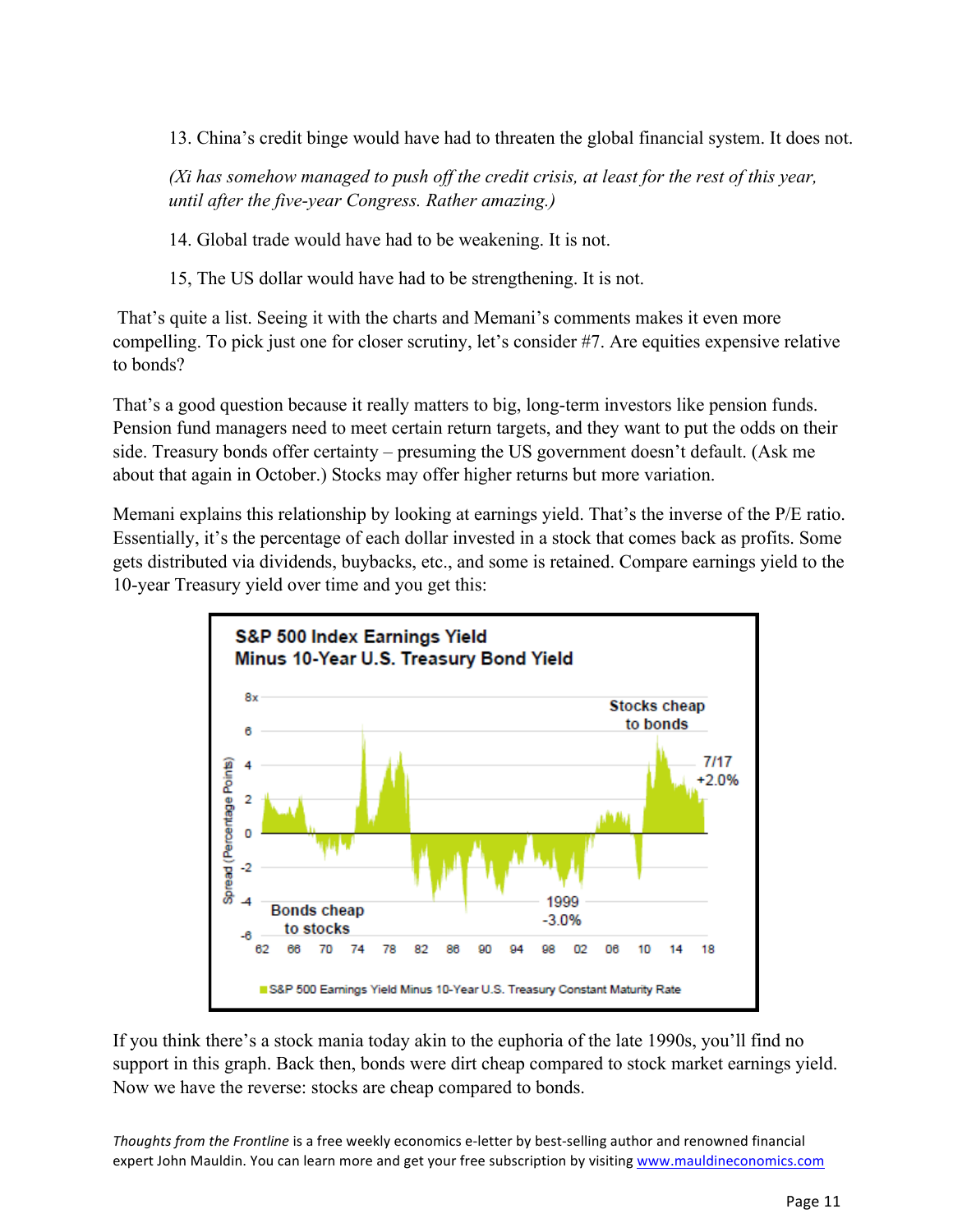This is one of the most convincing bullish arguments I see now. I remember the late '90s very well. I called the top about three years early, never dreaming we could see a year like 1999. That will always be my mania benchmark – and today we are not even remotely near it. I don't remember thinking much about bonds back then. No one else was, either. But buying them would have turned out much better than buying stocks in 1997–99.

# **The Trump Bump**

At Camp Kotok on Saturday we had a different "old Maine" guide than we've had in the past. Guiding is a side business for him. He is a  $4<sup>th</sup>$ -generation millworker who runs a nice smallbusiness operation in Bangor, like his dad and granddad and family before that. If you want highend woodworking, he's one of the go-to guys in that part of Maine. Naturally, I asked him how business is and has been over the years.

He talked about the ups and downs and then said something that piqued my interest. Business had been flat to down for 2015 and 2016. He said the day after the election, it was like somebody switched the lights on. He now has an 18-month backlog. He's got every worker he can find going at it. Note: He wasn't particularly a Trump fan, but he did acknowledge that the election really ignited not only his but other small businesses in the area. And you can see that in the confidence surveys.

Let me end this letter by quoting from my friend Sam Rines' missive today:

The "Trump bump" has been declared dead. That is simply not true – yet. So where is the Trump bump hiding? For one, business confidence remains at its highest level since the second quarter of 2014, according to the Business Roundtable CEO Economic Outlook Survey. And it is not just CEOs; consumers feel the same way – only better. Consumers feel the best they have in a long time. The Conference Board's Consumer Confidence Survey sits near a sixteen-year high. But this will not last forever. The policies that led to Trump bump need to come to fruition to maintain the dwindling euphoria.

Initial jobless claims remain quite low. The August Markit US manufacturing and services composite index rose 1.4 points to 56, its highest level since May 2015. The breakdown was mixed, though, as manufacturing fell 0.8 points to 52.5 but was more than offset by a 2.2-point increase in the services component, to 56.9. Markit highlighted the bifurcation in the release by saying, "The US economic growth story remained a tale of 2 sectors in August."

Base metal prices are actually rising, which is a sign of increased global demand and recovery.

If for some reason we have a cyclical correction in what is otherwise a bull market, I would look for an active V-shaped recovery. Think 1987 and 1988. We won't get an honest-to-God bear market with a long, drawn-out recovery, which would be worse next cycle because of the overwhelming debt that is going to be a drag on growth. That is, we won't see a real bear until we get a recession. But dear gods, you do not want to be long anything (other than bonds) when we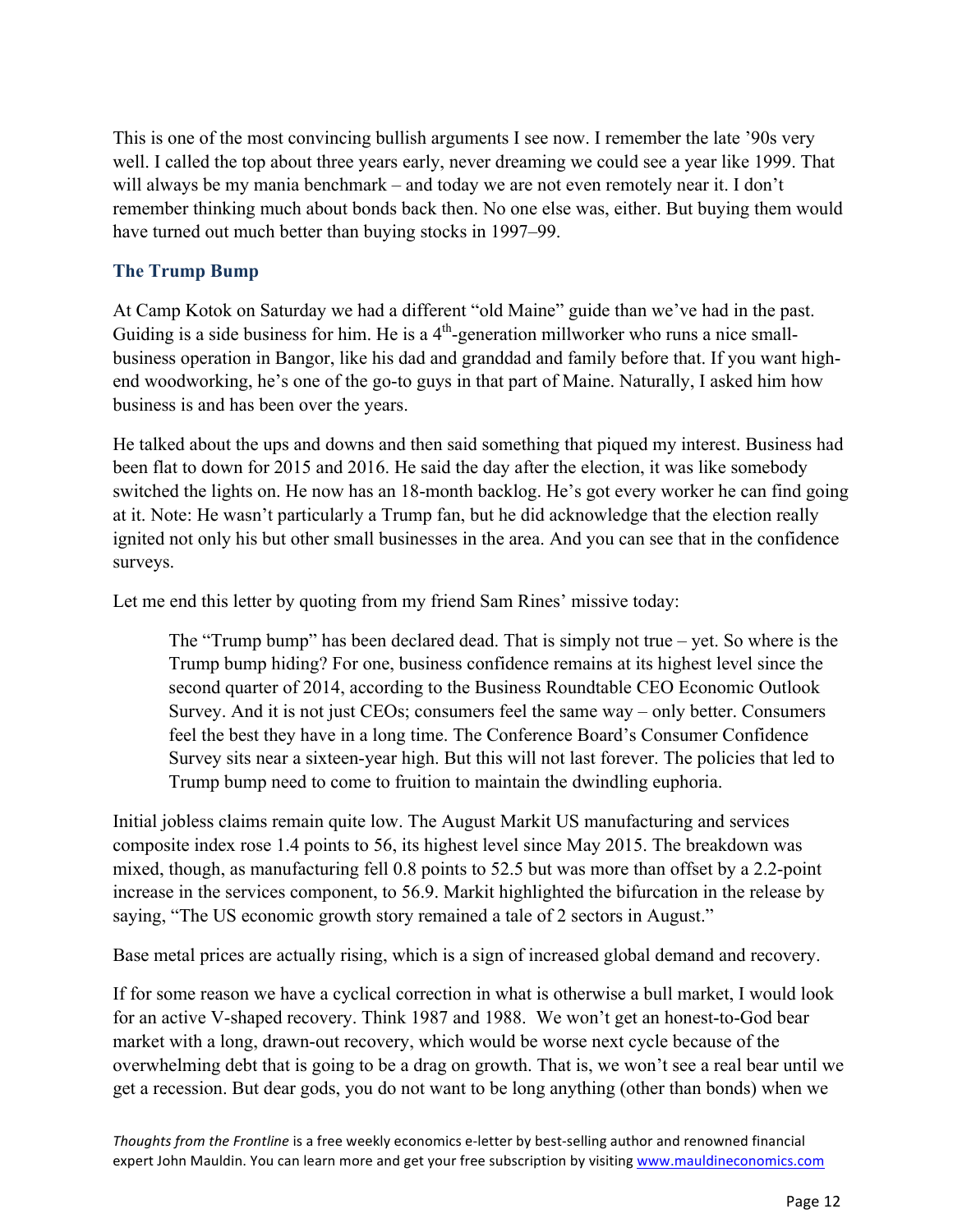get close to a recession.

For now it's basically a bull market. My own management system has reduced overall equity exposure over the last five years, but we're still significantly long. If you would like more detail on how I think you should manage your money in these times, you can go to [MauldinSolutions.com,](http://www.Mauldinsolutions.com)  give us some simple information, and we will get you my white paper and updates. If you are an independent US advisor or broker and looking for a way to manage client portfolio risk, I hold monthly meetings at my home where I serve chili and prime, and then the next morning you can sit down with my managers and talk about what we are doing that is significantly different from what most other advisers are doing. I encourage you to think about joining Team Mauldin.

## **Colorado, Chicago, Lisbon, Denver, and Lugano**

As I write this, I am actually on a plane flying to Denver, where Shane and I will grab a car and drive to Beaver Creek for four days, then return to Denver, where I will be meeting with advisors in the area on Wednesday and Thursday, getting home in time to celebrate Labor Day with the family.

Late in September I will be in Chicago for two days for a speech, fly out the next day for Lisbon, and return to Dallas to speak at the [Dallas Money Show](https://www.moneyshow.com/events/conferences/the-moneyshow/moneyshow-dallas/speakers/1610spk/john-mauldin/?scode=043351) on October 5–6. I will speak at an alternative investments conference in Denver October 23–24 (details in future letters). I will again be in Denver November 6 and 7, speaking for the CFA Society and holding meetings. After a lot of small back-and-forth flights in November, I'll end up in Lugano, Switzerland, right before Thanksgiving. Busy times.

With all of my research and the launch of the new business, I've been especially busy. Making the Mauldin Solutions announcement and putting myself out there has opened up all sorts of new possibilities, some of which must be explored. Thankfully, I have very competent partners and associates who can help me sort through everything and follow up. Cautious optimist that I am, I'm admittedly surprised by the large response that we've had so far. First-World problem, of course. Frankly, an entrepreneur's dream. I truly believe that with some of the exciting additions that we're putting in place, I'm going to be able to give you a much broader range of possibilities for making it through the next 10 years, during and after the Great Reset.

Someone asked me the other day, what is my driver? What gets me going in the morning? I have all sorts of answers to that question, but one strong motivation is that all of the research I've done on where our future is going makes me believe that the vast majority of investors, my fellow Americans, and much of the world are not ready to deal with the Great Reset. The rules of investing are going to change – not the basics, but the techniques and strategies that will work. We've seen such changes in the past. We are getting ready to go through something no less tumultuous than the 1870s and 1880s. Go back and read about Cornelius Vanderbilt and his contemporaries. They were building an investment world where the rules were literally made up as they went along. We are going to have to be equally inventive.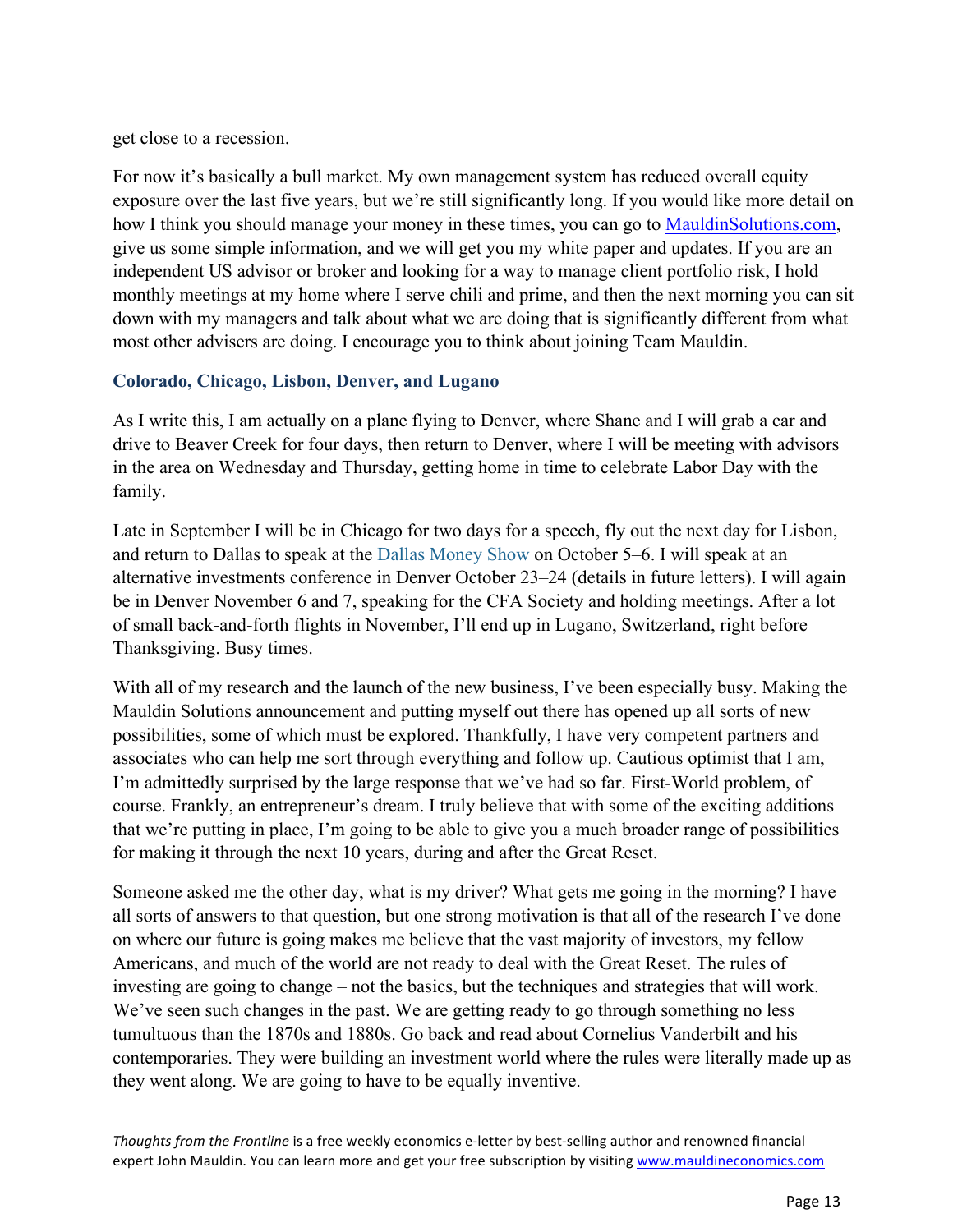What drives me is that I want to help my readers and my friends not only to get through what's coming but also to take full advantage of all the new opportunities. And to avoid the pitfalls, of course. I think this is going to be one of the most exciting, transformative times in human history.

And with that, you now find me sitting in the Admirals Club in the Denver Intl. Airport, getting ready to hit the send button and then let Shane drive while I read yet more research. How did I ever get along without her? Nowhere near as well, as she points out from time to time.

Your feeling like I'm living a dream analyst,

Fif Maddi

John Mauldin

## **Share Your Thoughts on This Article**

**Post a Comment** 

Send to a Friend | Print Article | View as PDF | Permissions/Reprints | Previous Article

*Thoughts From the Frontline* is a free weekly economic e-letter by best-selling author and renowned financial expert, John Mauldin. You can learn more and get your free subscription by visiting http://www.mauldineconomics.com.

Please write to subscribers@mauldineconomics.com to inform us of any reproductions, including when and where copy will be reproduced. You must keep the letter intact, from introduction to disclaimers. If you would like to quote brief portions only, please reference http://www.mauldineconomics.com.

To subscribe to John Mauldin's e-letter, please click here: http://www.mauldineconomics.com/subscribe/

To change your email address, please click here: http://www.mauldineconomics.com/change-address

If you would ALSO like changes applied to the Mauldin Circle e-letter, please include your old and new email address along with a note requesting the change for both e-letters and send your request to compliance@2000wave.com.

To unsubscribe, please refer to the bottom of the email.

*Thoughts From the Frontline* and JohnMauldin.com is not an offering for any investment. It represents only the opinions of John Mauldin and those that he interviews. Any views expressed are provided for information purposes only and should not be construed in any way as an offer, an endorsement, or inducement to invest and is not in any way a testimony of, or associated with, Mauldin's other firms. John Mauldin is the Chairman of Mauldin Economics, LLC. He also is the President of Millennium Wave Advisors, LLC (MWA) which is an investment advisory firm registered with multiple states, President and registered representative of Millennium Wave Securities, LLC, (MWS) member FINRA, SIPC. MWS is also a Commodity Pool Operator (CPO) and a Commodity Trading Advisor (CTA) registered with the CFTC, as well as an Introducing Broker (IB) and NFA Member. Millennium Wave Investments is a dba of MWA LLC and MWS LLC. This message may contain information that is confidential or privileged and is intended only for the individual or entity named above and does not constitute an offer for or advice about any alternative investment product. Such advice can only be made when accompanied by a prospectus or similar offering document. Past performance is not indicative of future performance. Please make sure to review important disclosures at the end of each article. Mauldin companies may have a marketing relationship with products and services mentioned in this letter for a fee.